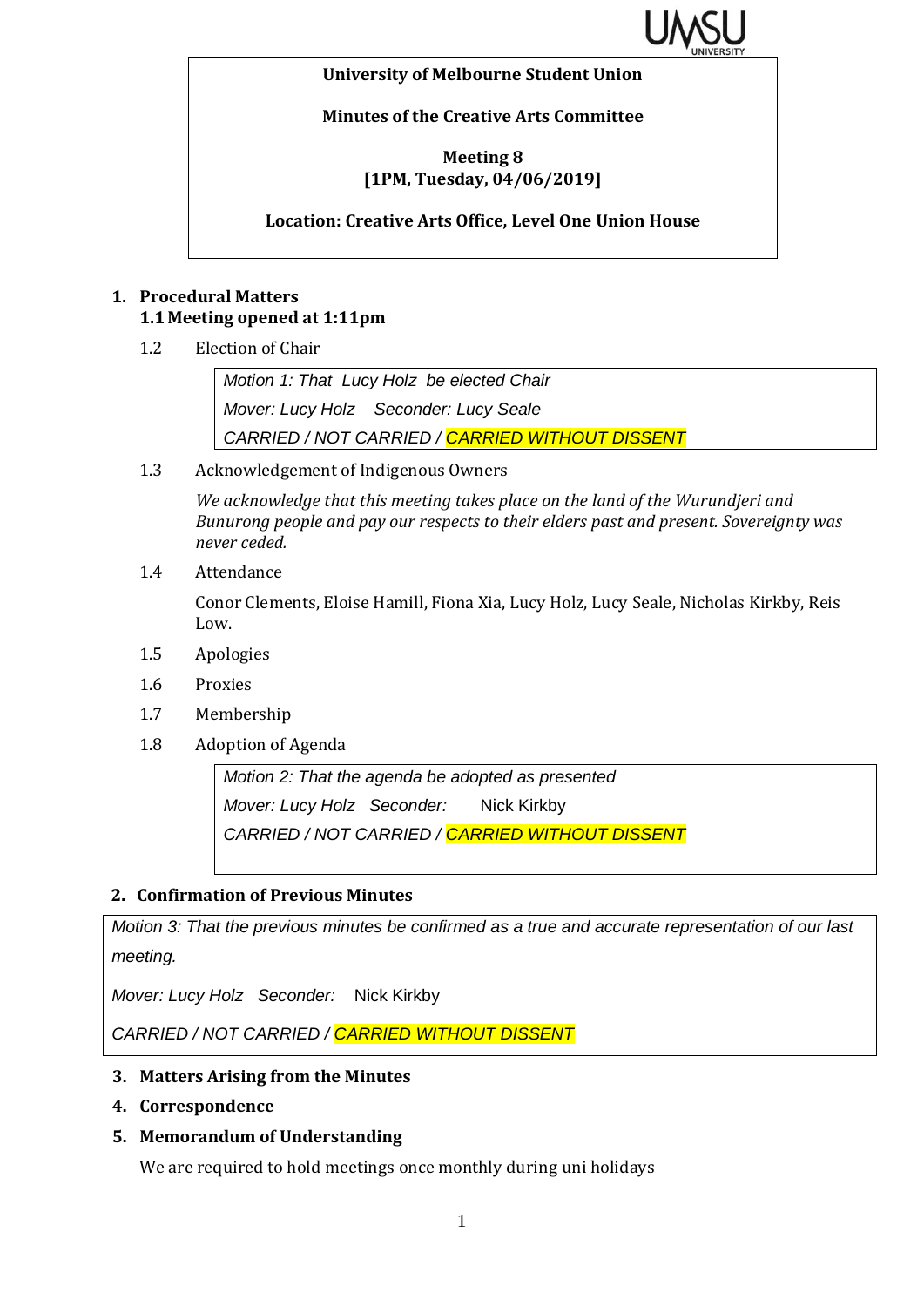You are required to be in regular attendance. If you miss three meetings in a row you are may be removed from the committee.

Expectations: Listen to each other with respect and consideration.

Be aware that we will have differences of opinion & perspective.

Contribute positively and productivity.

Speak your mind, share your knowledge & understanding with the group.

## **6. Arts Office Report**

## **6.1Past Events**

- Theatre board meeting
- Strategic Planning Meeting

# **6.2Grant Update**

• Four grant applications have come through for the second grant round (attached to this email)

## **6.3 Mudfest Update:**

Mudfest – Semester 2 – August 21st – 28th 2019

- Mudfest Artist Induction happened last week
- Programming being finalised
- Mudfest Artist Wellbeing Workshop with the Arts Wellbeing Collective Tuesday 28<sup>th</sup> of May at 11am
- Frontline Team EOIs have opened on Monday and close 17<sup>th</sup> of June
	- o Volunteer Manager
	- o Front of House Manager
	- o Events Manager

## **Other**

#### **Grant Applications**

- Vishnu Deva Hazell requested \$500
- Thalia Livingstone request \$500
- Bon Mott requested \$500
- Carla Russo requested \$500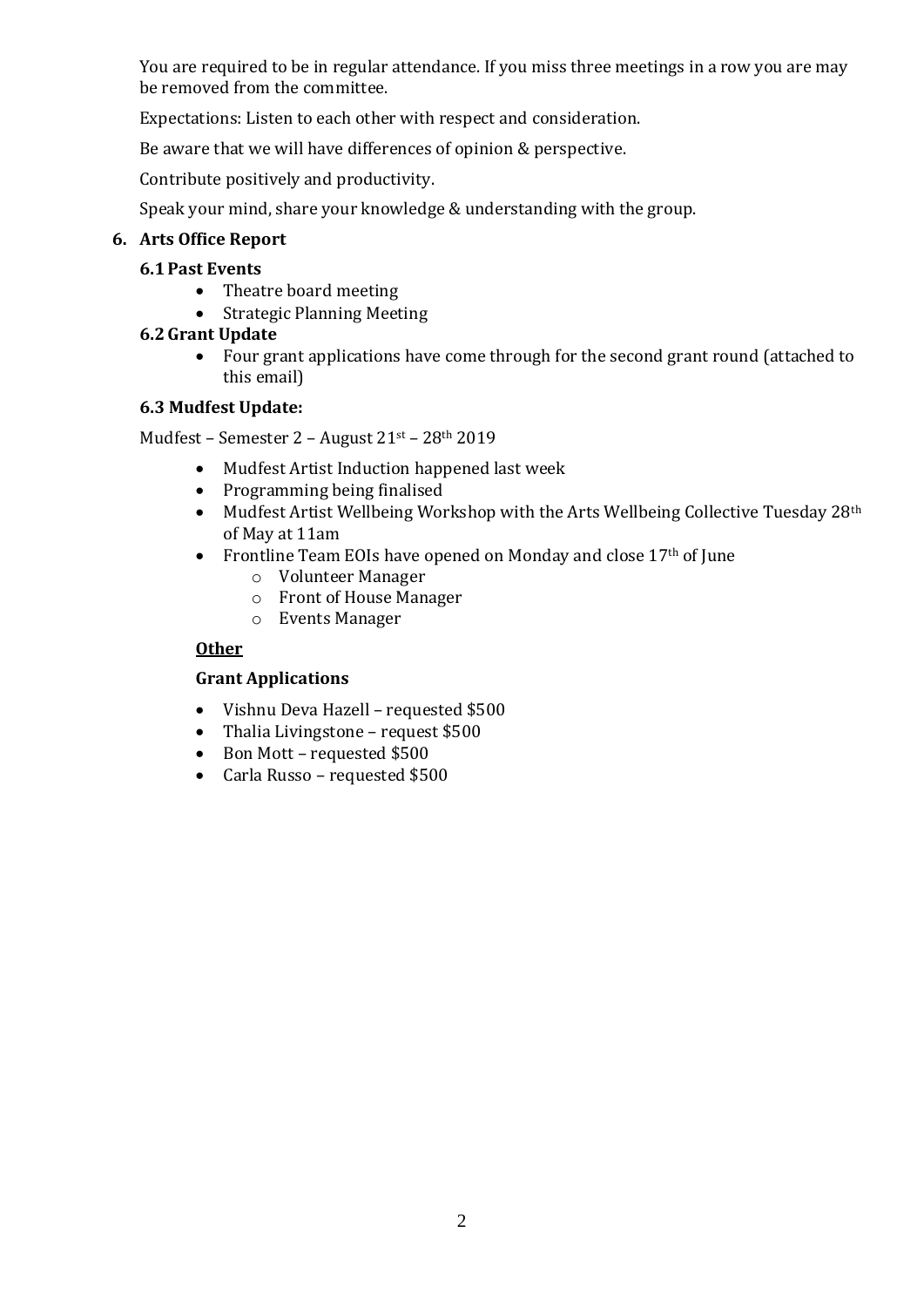#### **7. Motions on Notice**

Motion 7.1: To approve the spending of \$27 for the purchase of the Mudfest website domain from the Mudfest Budget from Budget Line Advertising [3231]

*Mover: Lucy Holz Seconder: Nick Kirkby*

CARRIED / NOT CARRIED / CARRIED WITHOUT DISSENT

Motion 7.2: To approve the spending of \$2000 from budget line [3531] 'Arts Grants' for the second grant round. For grant applicants Bon Mott, Thalia Livingstone, Vishnu Deeva Hazell and Carla Russo.

*Mover: Lucy Holz Seconder:* Conor Clements CARRIED / NOT CARRIED / CARRIED WITHOUT DISSENT

#### **8. Motions not on Notice**

Motion 7.3: To approve the spending of \$50 for the purchase of the Mudfest squarespace emails from the Mudfest Budget from Budget Line Advertising [3231]

*Mover: Lucy Holz Seconder: Nick Kirkby* 

CARRIED / NOT CARRIED / CARRIED WITHOUT DISSENT

Motion 7.4: To approve the spending of \$200 for the purchase of supplies for Creative Arts Committee Supplies from Budget Line 'Special Projects' [3839]

*Mover: Lucy Holz Seconder: Nick Kirkby*

CARRIED / NOT CARRIED / CARRIED WITHOUT DISSENT

*(Conor Clements abstained)*

#### **9. Other Business**

Good bread  $\odot$ 

#### **10.Next Meeting**

Tuesday 2nd of July – 1pm in Creative Arts Office